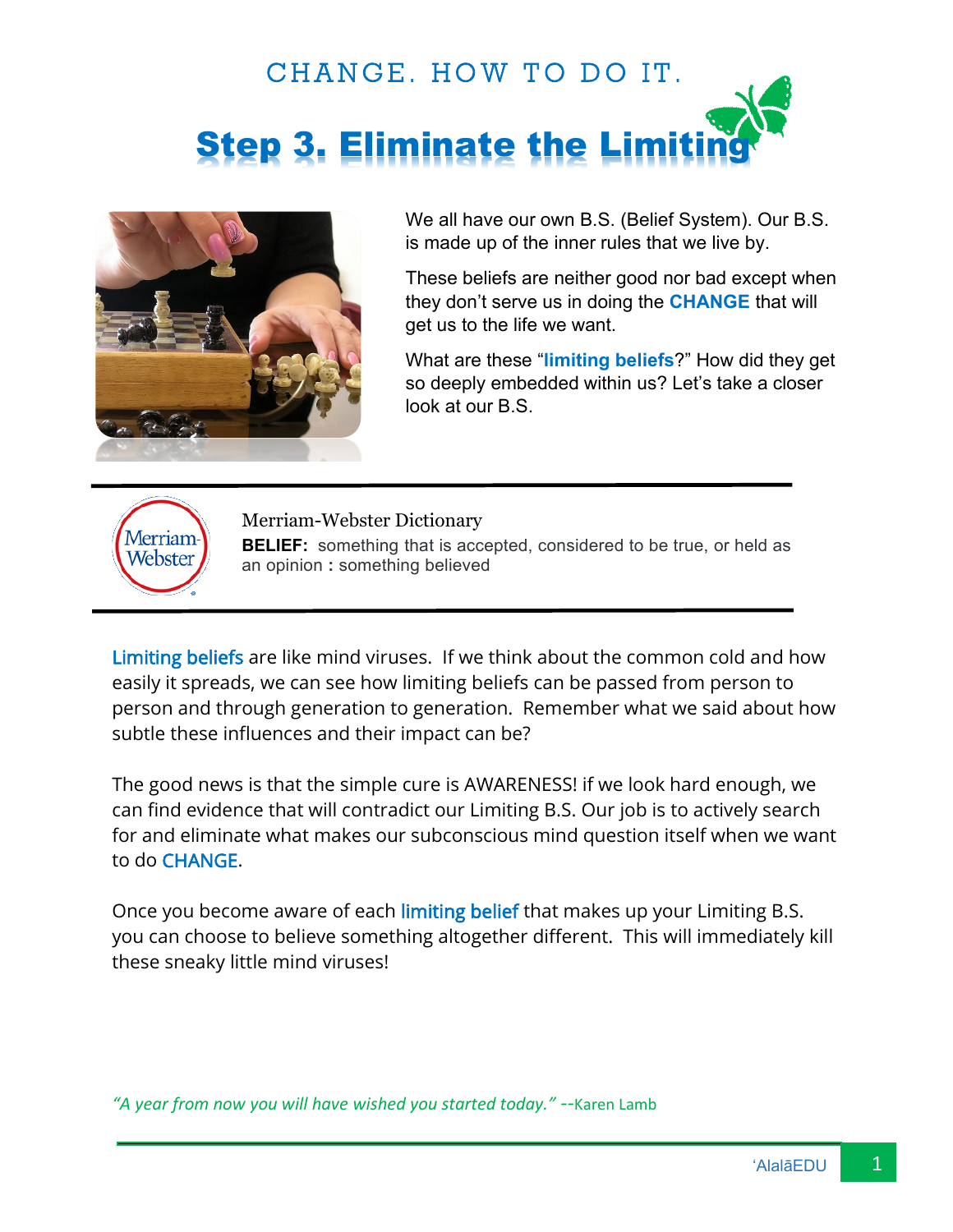## CHANGE. HOW TO DO IT.

## Some Common Limiting Beliefs



When we question a limiting belief, that's when the hunt is on for evidence to the contrary! When we find it, this new evidence weakens our acceptance of it.

Do you know what happens when we weaken a limiting belief? Think of knocking out one of the legs of a table. It just won't

stand anymore!

Let's look at a few common limiting beliefs. Do any of them sound familiar? Which one(s) were you conditioned to believe?

- o "Money is the root of all evil."
- o "Money doesn't grow on trees."
- o "Don't burn your bridges."
- o "No pain no gain."
- o "Life is hard."
- o "Good things come to those who wait."
- o "You have to pay your dues."

## Let's Go on A Little Hunt

Remember, we are looking for evidence to the contrary so we can eliminate the limiting!



As we search, using our AWARENESS is key. Keep your senses open to sniff out the limiting beliefs. Here are a few questions to guide you.

- 1. Which of these limiting beliefs were you conditioned to believe?
- 2. Can you think of any others?